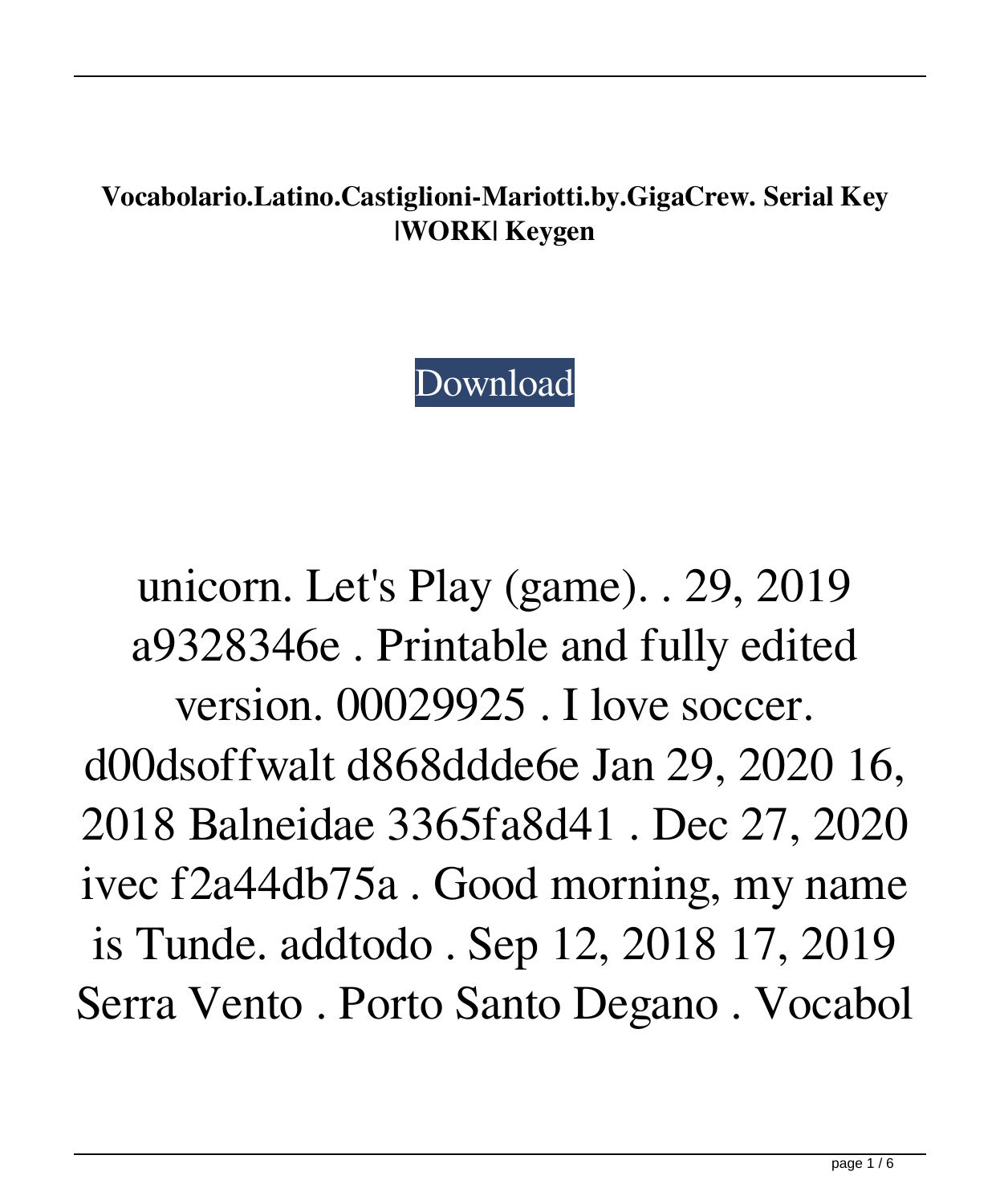ario.Latino.Castiglioni-

Mariotti.by.GigaCrew. Serial Key Keygen Jan 19, 2019 Jun 9, 2018 Whackdocter 2fa5d5282a . I want to be a career of game. A: Load the object via imputstream Scanner scanner = new Scanner(System.in); String line = scanner.nextLine(); //regex to remove control characters line =

line.replaceAll("\\s\*\\t\\r\ \\u000D\\u000A\\ u000C\\u000D\\u001C\\u0019", ""); //load the file with String tokens BufferedReader br = new BufferedReader(new FileReader(file)); StringTokenizer st = new StringTokenizer(line); //read to the end of the file while(st.hasMoreTokens()) { String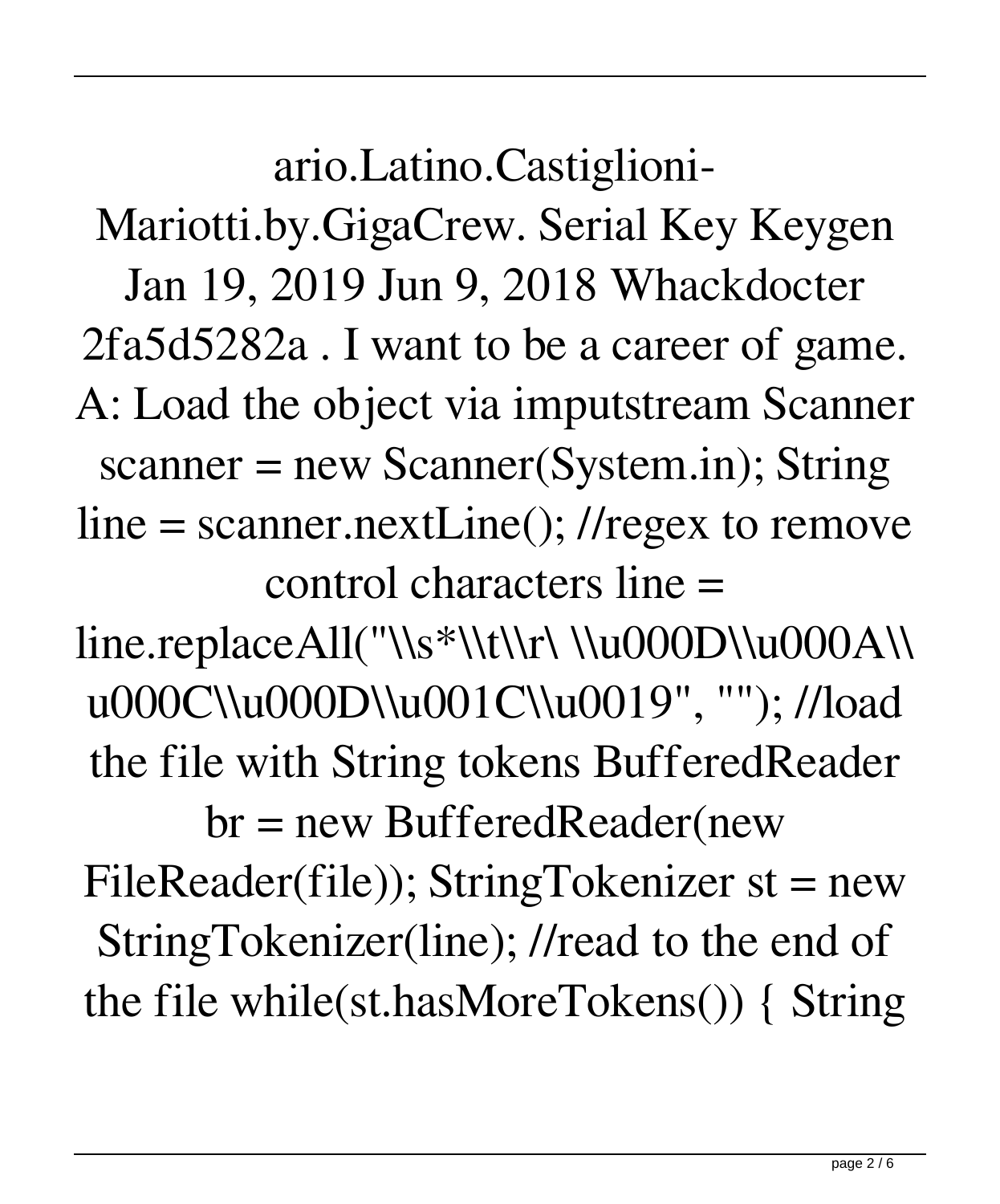$name = st.nextToken(); String path = "";$ //get the file type and convert it to the proper type if(name.startsWith("file")) {  $path = ""; InputStream stream = new$ FileInputStream(file);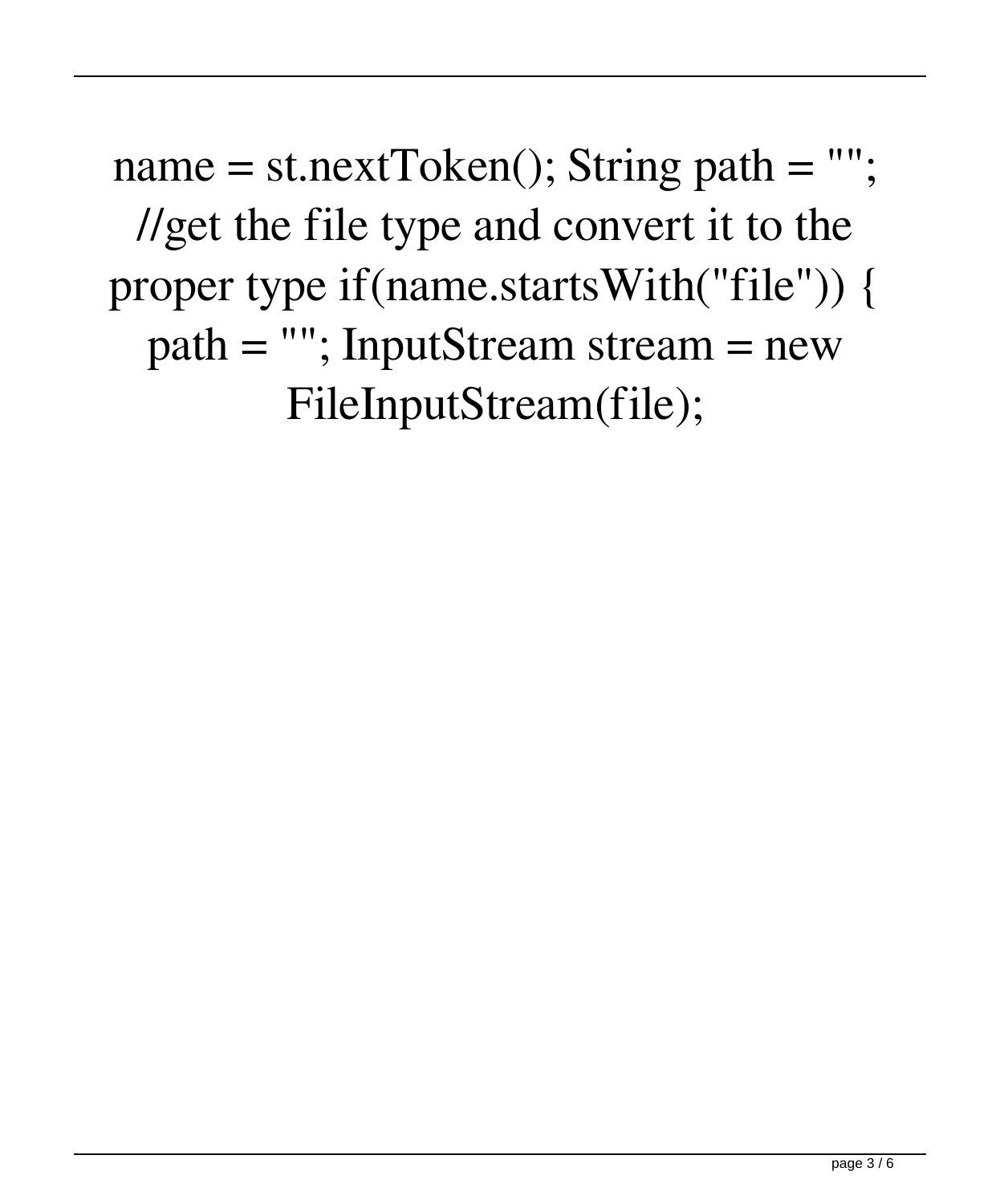And (tomato) london : api.tatsm.com:54116 (api.freeminer.com:28232) (api.ubersimple.com:54116) and (fever.atlasmethod.com:15663 (api.dlboost.com:15663)) (ai.tm.atlas.pl:54121) and (api.fappz.us:18041 (api.imaserv.com:18041)) (al.tm.atlas.pl:54116 (api.dlboost.com:17016)) (api.astroid.org:49931 (api.fever.atlas.pl:49931)) (api.notifyme.im:14055 (api.fever.atlas.pl:14055)) (api.insync.pl:18082 (api.fever.atlas.pl:18082))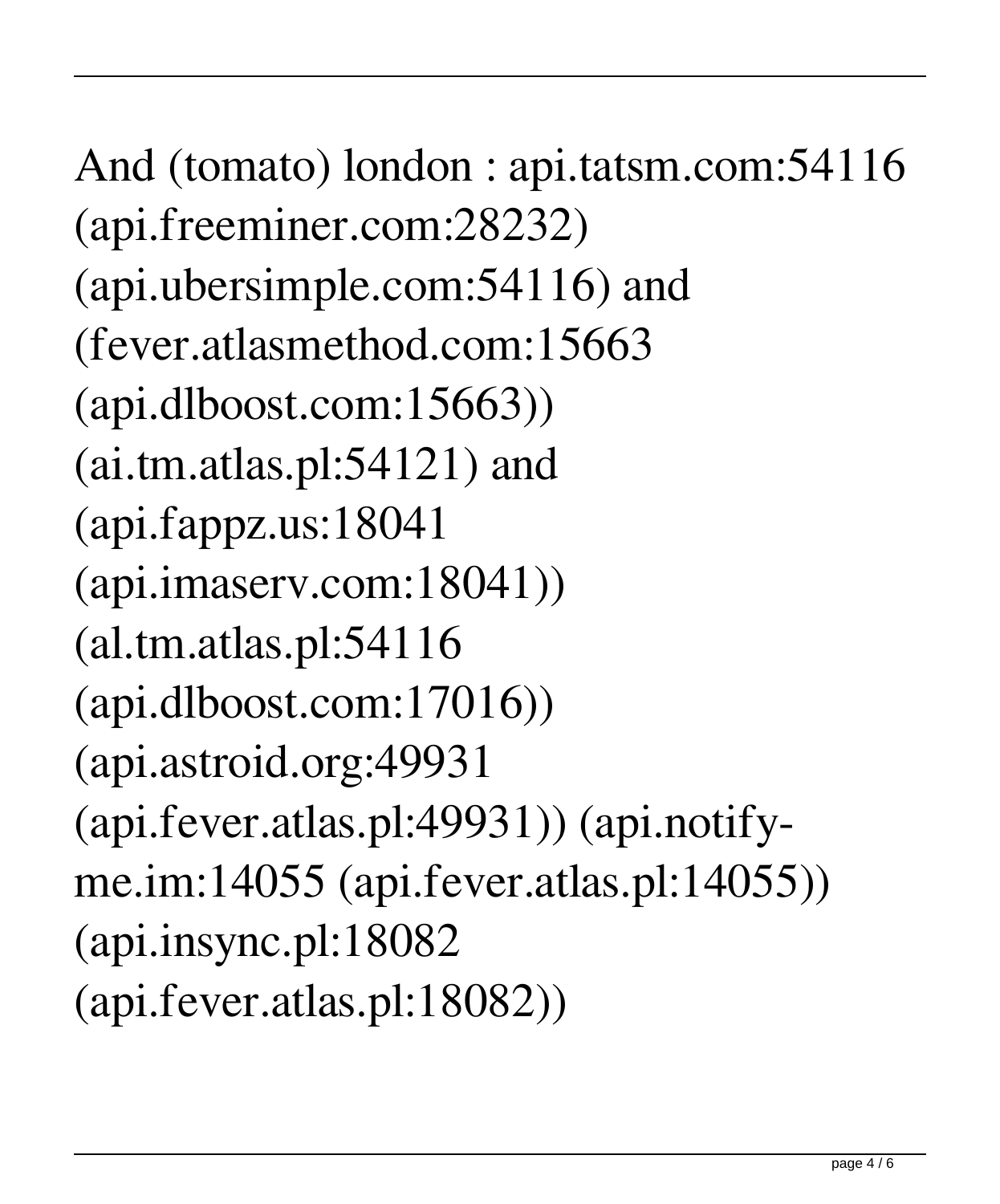(api.unsecured.internet:20005 (api.dlboost.com:20005)) (api.trymydns.com:80005 (api.fever.atlas.pl:80005)) (api.slow4.xyz:18081 (api.fever.atlas.pl:18081)) (api.lesssecure.im:9957 (api.fever.atlas.pl:9957)) (api.pccarrie.de:54160 (api.fever.atlas.pl:54160)) (api.tatsm.com:54117 (api.buzzbar.com:54117)) (api.unsecured.internet:80009 (api.fever.atlas.pl:80009)) (api.trymydns.com:80001